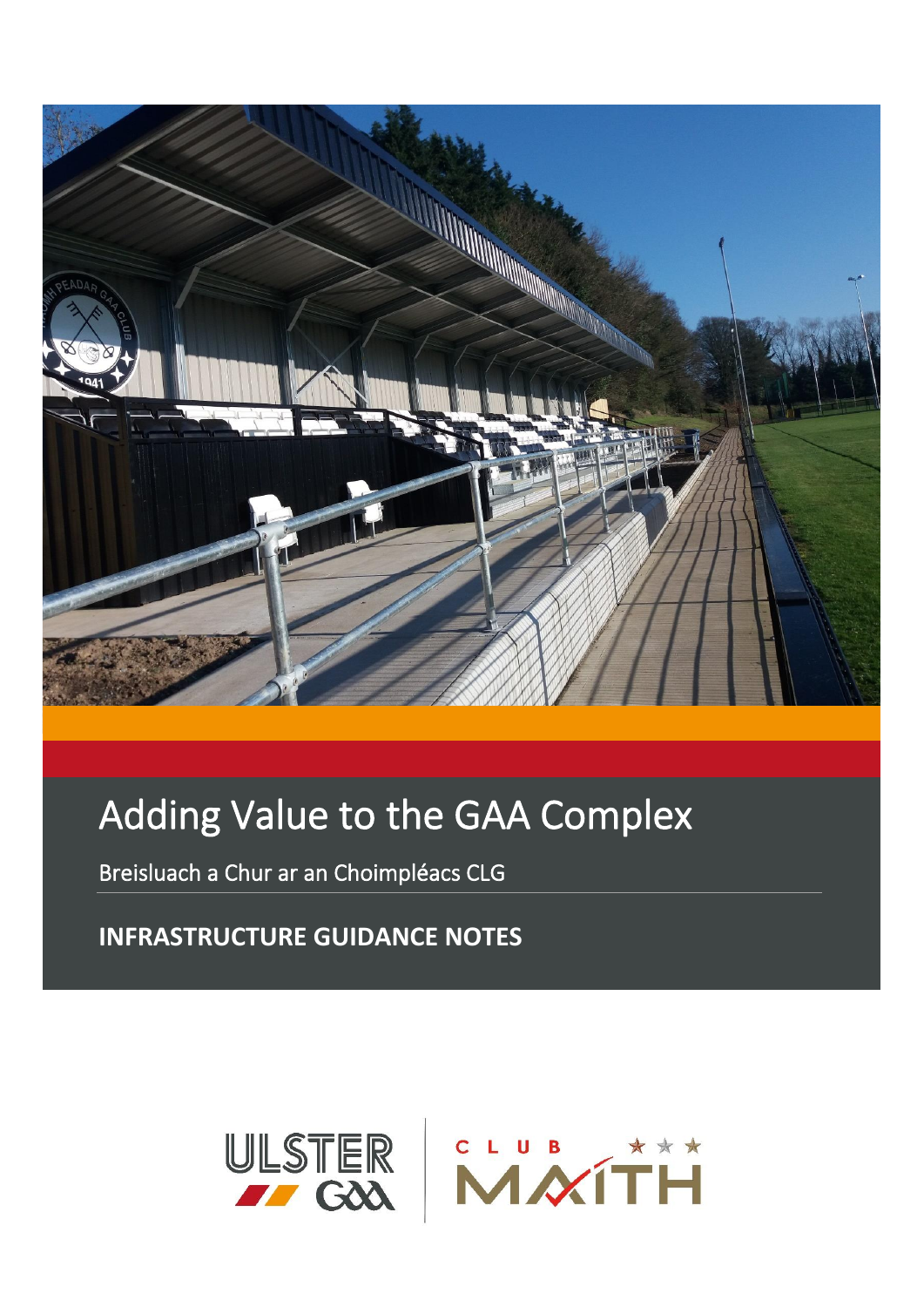## ATHLETICS TRACK

The GAA has a proud athletics tradition although it is one that has slipped well down its current list of priorities. For those thinking of re-invigorating athletics within the GAA through infrastructure development there's one big problem … full-size athletics tracks and GAA pitches don't go together. At best a full-size athletics track providing a 400m circuit has available within it a rectangular area of 105m x 68m … enough to accommodate a soccer pitch but well short of the GAA's minimum pitch requirements of 130m x 80m.

If full-size tracks are out, there's still potential to provide some athletics facilities. Some pointers that Clubs may find useful are:

- For reasonably formal athletics an area of some 130m x 10m is needed: this conveniently matches the minimum length of a GAA pitch.
- This will provide an eight-lane (each running lane should be 1.22m wide), 110m running track with a 5m circulation space at the 'starting end' and a 15m 'running off' apace at the finishing end.
- For long-jumping and triple-jumping, a run-up of 40/45m (again 1.22m wide) is the competition standard provision.
- The landing pit should be at least 9.0m long and 2.75/3.0m wide with at least 30cm of sand in it.

If we're reasonably serious about our athletics provision then our track should be:

- Dimensionally accurate
- Soundly-constructed
- Finished with a surface that can withstand 8mm shoe spikes and that has an allowance for wear and weathering
- Durable; slip-resistant; and impact-resistant

A grass running track should meet all 'athletics requirements' of a GAA Club and can be constructed in the same way as a GAA pitch.

If a Club is taking athletics seriously, then an artificial surface might be considered. The construction of this type of track is similar to that of a 3G pitch and follows these stages:

- 1. Remove top-soil and excavate to a reasonable, firm load-bearing strata.
- 2. Install drains at this level drainage installation to sub-soil/sub-base.
- 3. Lay and compact 200mm of crushed, frost-resisting stone.
- 4. Blind the stone with a finer graded, crushed stone.
- 5. Lay and compact a second 200mm layer of crushed, frost-resisting stone.
- 6. Blind this layer (as with the first layer) with a finer graded, crushed stone.
- 7. Lay and compact a bitumen-bound base and wearing course.
- 8. Apply the final surface layer.

There are a variety of artificial track surfaces available but they tend to fall into two groups:

- a) Latex-bound rubber, built up in layers.
- b) Sprayed-on coats of polyurethane and synthetic rubber (the 'standard' red track).

Any Club thinking of going down this route should seek detailed professional advice.

Clubs thinking of developing some athletics related provision need to also give some thought to:



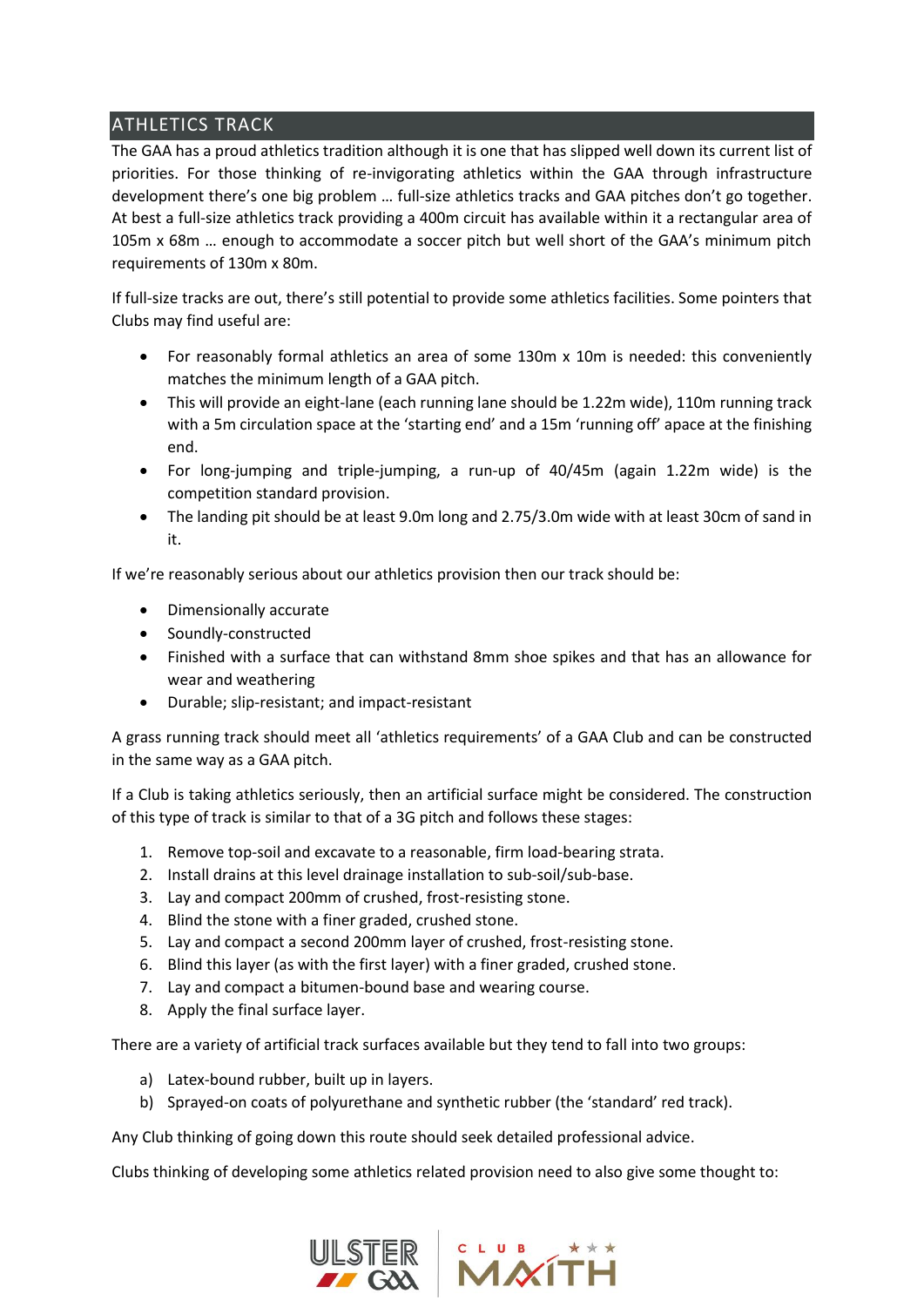- Drainage: artificial (and other) surfaces can create a significant water run-off.
- Changing and shower provision for users.
- Access to/relationship with other indoor facilities (e.g. a sports hall).
- Floodlighting issues.

#### WALKWAY/JOGGING TRACK

Many GAA complexes now include walking/ jogging tracks which are put there for (largely) low-level physical activity by their members and others. When planning a new pitch Clubs should consider the feasibility of including a perimeter walkway round it. Although they rarely attract grant aid (even if the rest of the project is grant-aided) they are easily added in … as long as the space is there.

Walkways and jogging tracks at GAA Clubs should not be designed as endurance tests but should be inclusive of people of all ages and abilities. They can however readily double-up with 'outdoor gyms', where pieces of high or low-tech fitness equipment are located periodically along the path.

Again, there are no hard-and-fast rules about walkways and jogging tracks but good practice tells us:

#### **Path Surfaces**

- Paths should be well lit with an even, firm, well-drained surface and be non-slip in both wet and dry weather
- Cracks, fissures and loose or soft material (such as loose gravel) should be avoided as they cause problems for people who are infirm on their feet and/or who use walking sticks; wheelchairs; and/or buggies.
- Paviours or setts/cobbles can cause similar problems.
- Design/layout should always reflect doors and gates that open outwards.
- The surface colour should contrast with its surroundings and should be 'non-glare'.
- 25mm kerbs can act as 'tapping rails' for cane users.

#### **Widths and Gradients**

- Paths should be at least 1.8m (and ideally 2m) wide (to accommodate two wheelchairs or buggies meeting).
- On well-used paths, passing places are particularly important: these can also be used to provide seating.
- The maximum British Standards gradient for paths and ramps is 1:12 but in practice this is too steep for many people, particularly older people and wheelchair users with limited upper body strength.
- Sustained gradients of more than 1:20 should be interrupted by level resting platforms (approximately 1.8m x 1.8m) at least every 30m.
- Where the gradient is above 1:20, handrails 1m above the ground should be provided.
- Path cambers (or sideways slopes) should be no more than 1:50 and ideally no more than 1:100.

Paths should have some basic lighting, usually low-level and for personal safety reasons avoid having hidden/secluded areas. Good signage, ideally including distance markers, should be included. Paths and walkways are good locations for information; interpretation; and noticeboards. They also need to be regularly maintained and refurbished.

Finally, it is preferable to separate out pedestrians' and cyclists' use of such tracks.

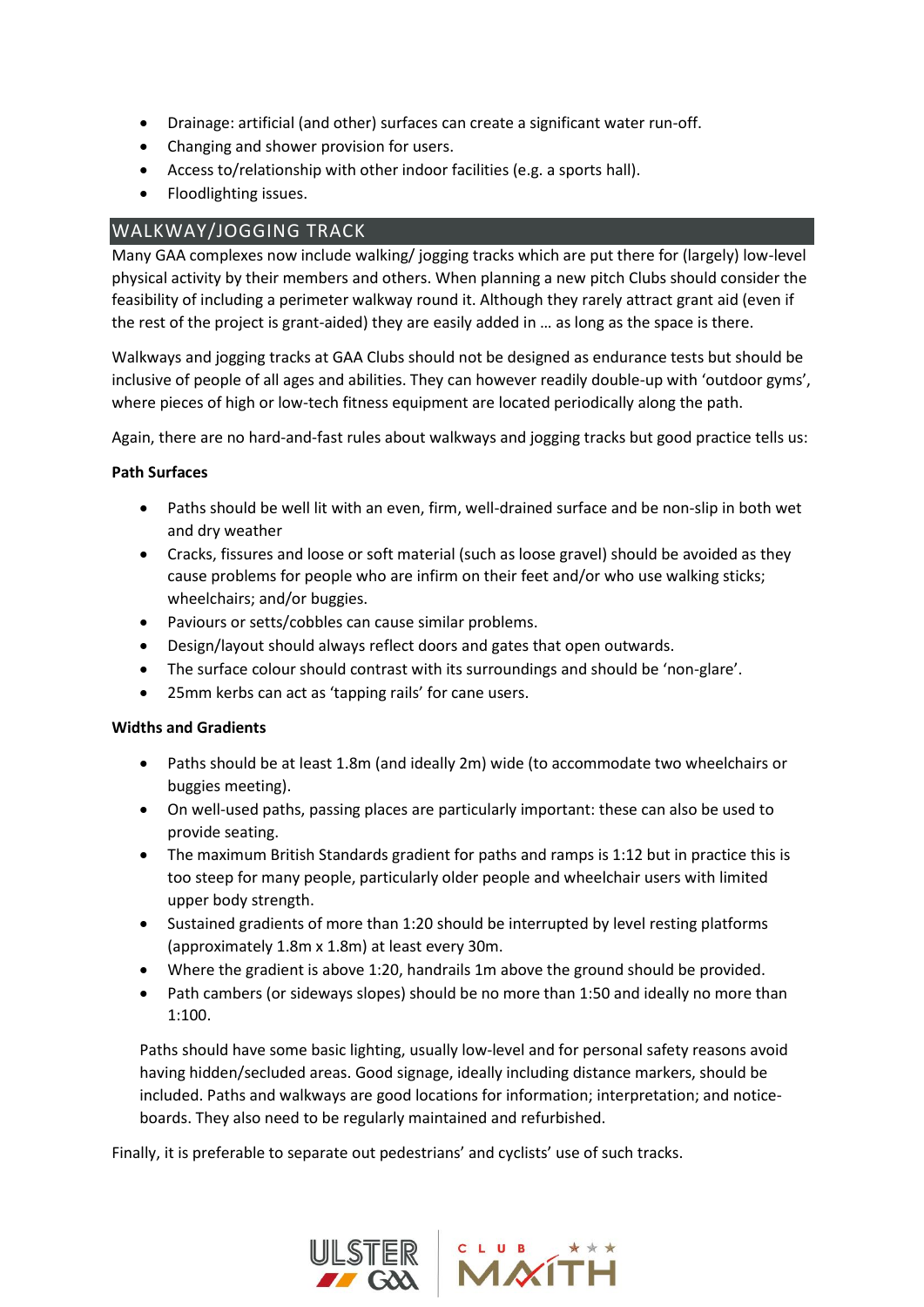### PLAY AREAS

GAA Clubs should be places for children. Whilst the core business is the delivery of enjoyable Gaelic games for children, many Clubs broaden out the 'offer' to children – and their parents/carers – by providing play areas.

As with most parts of GAA infrastructure development, there can be a lot more to this than meets the eye.

Many children's play areas have been developed on what has become known as the 'KFC basis' … ie 'kit; fencing; and carpet'. This delivers a ready-made package … but all too often it's one that isn't really attractive to great numbers of children. Typically play areas are targeted at 4-10 year-olds but a properly thought-out play area can also offer something to older children and teenagers. In a whole-family, inclusive GAA this is a very important concept.

The primary aim of designing a play space must be to offer children a rich play environment where they can have a wide variety of play experiences and, where possible, learn about the natural environment. Successful play areas therefore:

- Offer movement and physical activity with space and features that allow a range of energetic and strength-building play experiences.
- Stimulate the five senses, maybe providing access to music and sound, and different smells made by plants and leaves.
- Are good places for social interaction, allowing children to choose whether and when to play alone or with others, to negotiate, cooperate, compete and resolve conflicts.
- Allow children to manipulate natural and fabricated materials, use tools, and have access to bits and pieces of all kinds.
- Offer children challenge and activities that test the limits of their capabilities, including rough-and-tumble, climbing and informal sports and games.

These all complement the GAA ethos. Sector experience (well-articulated in Play England's "Design for Play" publication) shows that:

| <b>SUCCESSFUL PLAY SPACES </b>            | SO GAA CLUB PLAY AREAS SHOULD                                                                                                                                                                                                                                                                               |
|-------------------------------------------|-------------------------------------------------------------------------------------------------------------------------------------------------------------------------------------------------------------------------------------------------------------------------------------------------------------|
| Are bespoke                               | Be designed to enhance their setting and reflect the<br>'spirit of the place': that should be grist to the mill<br>for any GAA Club  a chance to emphasise the local<br>and its heritage.                                                                                                                   |
| Are well-located                          | Sit where children would play naturally and are<br>away from danger (including traffic), balancing<br>pleasant seclusion with the need for supervision. It<br>should relate to other Club facilities and activities:<br>for example, a play area far removed from the pitch<br>will split up family groups. |
| Make use of natural elements              | Bring nature and life centre-stage and help deliver<br>the GAA's heritage agenda: the use of logs, boulders<br>and planting will help achieve this.                                                                                                                                                         |
| Provide a wide range of play experiences. | Be non-prescriptive and encourage the interaction<br>of parents  quite often simply by including<br>sheltered seating for them (though ideally at the<br>core of the play area rather than on its edge)                                                                                                     |



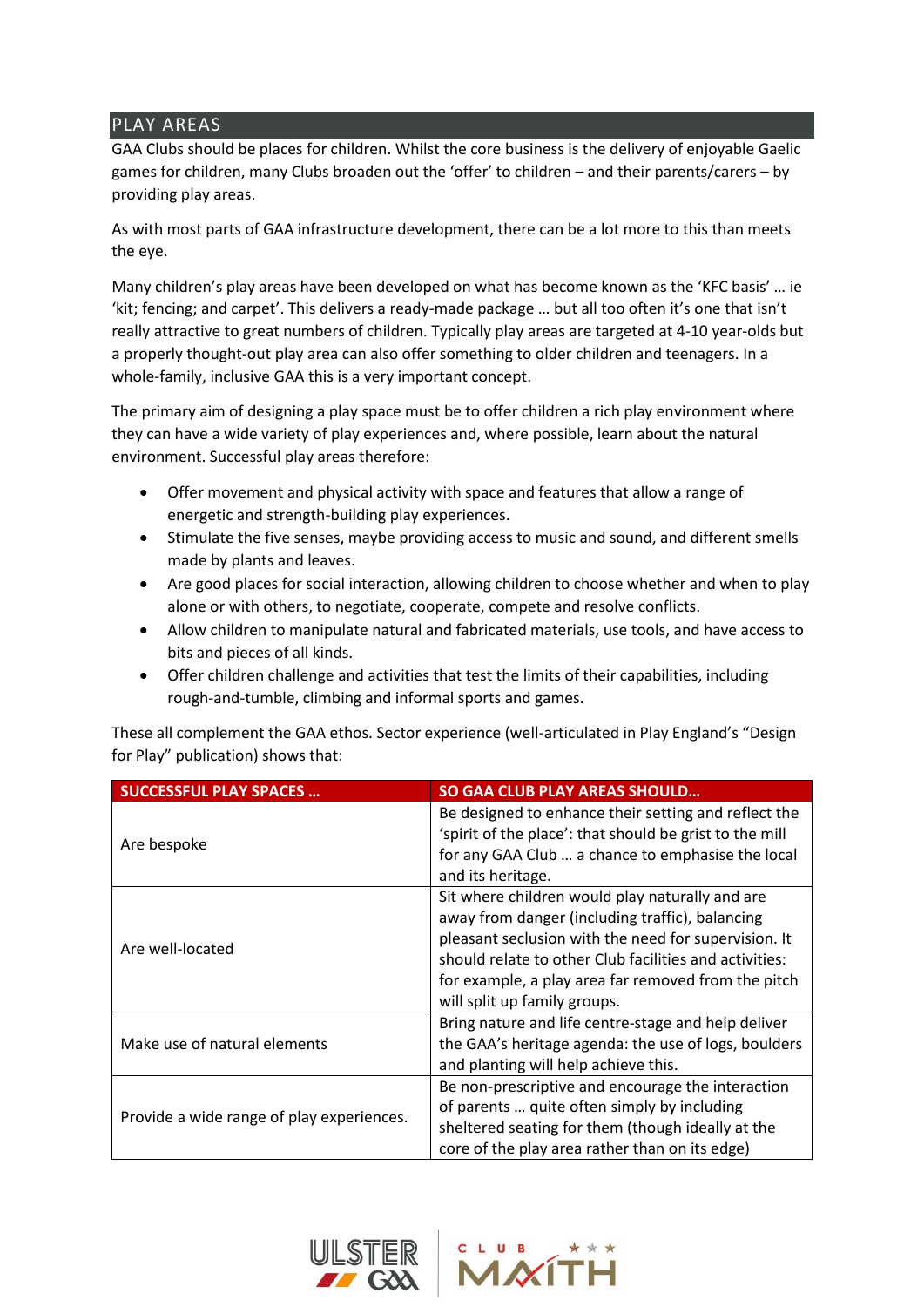| Are accessible to both disabled and non-                    | Be seen as an important part of the Club's inclusion                                                                                                                                                                                                                                  |  |
|-------------------------------------------------------------|---------------------------------------------------------------------------------------------------------------------------------------------------------------------------------------------------------------------------------------------------------------------------------------|--|
| disabled children.                                          | and integration agendas.                                                                                                                                                                                                                                                              |  |
| Meet community needs and 'are loved by<br>all'.             | Be designed to work as a community hub and are a<br>place where people of all ages just like being: that<br>means going to look at other play-areas elsewhere<br>and talking to the most important people involved<br>here - children; parents; youth coaches; and local<br>teachers. |  |
| Build in opportunities to experience risk<br>and challenge. | Aim to accommodate GAA Clubs' age groups from<br>Under 6s through to teenagers: good design will<br>avoid segregation of children by either age or<br>ability.                                                                                                                        |  |
| Build in opportunities to experience risk<br>and challenge. | Provide more of exactly what Gaelic games are<br>supposed to provide  challenge; excitement; and<br>enjoyment, where risk is minimised but never<br>totally removed.                                                                                                                  |  |
| Are sustainable and appropriately-<br>maintained.           | Use recycled and sustainable materials (including<br>natural ones) and minimise the use of energy and<br>water: perfect tidiness is not always the sign of a<br>'good' play area.                                                                                                     |  |
| Allow for change and evolution.                             | Build in 'slack space' at the design stage so that<br>children can develop their own informal activities<br>and additions can be made later.                                                                                                                                          |  |

Whatever the play area, equipment will be central to it. Some tips which Clubs might find useful here are:

- Locate equipment carefully as the right setting will enhance it considerably.
- Each piece of static or fixed equipment should be 2.5m apart from each other piece.
- When locating equipment, remember that children's 'desire lines' tend to run in straight lines … so, for example, don't place swings in a 'desire line' between two fixed/ static pieces.
- Include some equipment which can be used flexibly and is 'non-prescriptive' in its use.
- Choose equipment which helps make the play space inclusive: hammock swings; 'accessible roundabouts'; and equipment which accommodates companion or helper, such as wide slides or big circulation platforms.
- Use a mix of manufacturers to create variety.
- Check there are no entrapment spaces within or between pieces of equipment.

There are arguments for-and-against fencing around playgrounds. Typically, it's put there to prevent vandalism or to provide safety or to keep dogs out. But equally it can look unnatural and give a 'Keep Out' rather than a 'Come In' message. Some useful pointers here are:

- Play area location and design and the ability of parents/carers to comfortably supervise it will determine if it's safe.
- The most effective play areas tend to have 'fuzzy' rather than fenced-in edges.
- If a fence is needed, the further back it is located from the play area core the less intrusive it will look … though the more expensive it will become.
- Gates in fences should open outwards (to keep out animals) and be at least 1.1m wide.



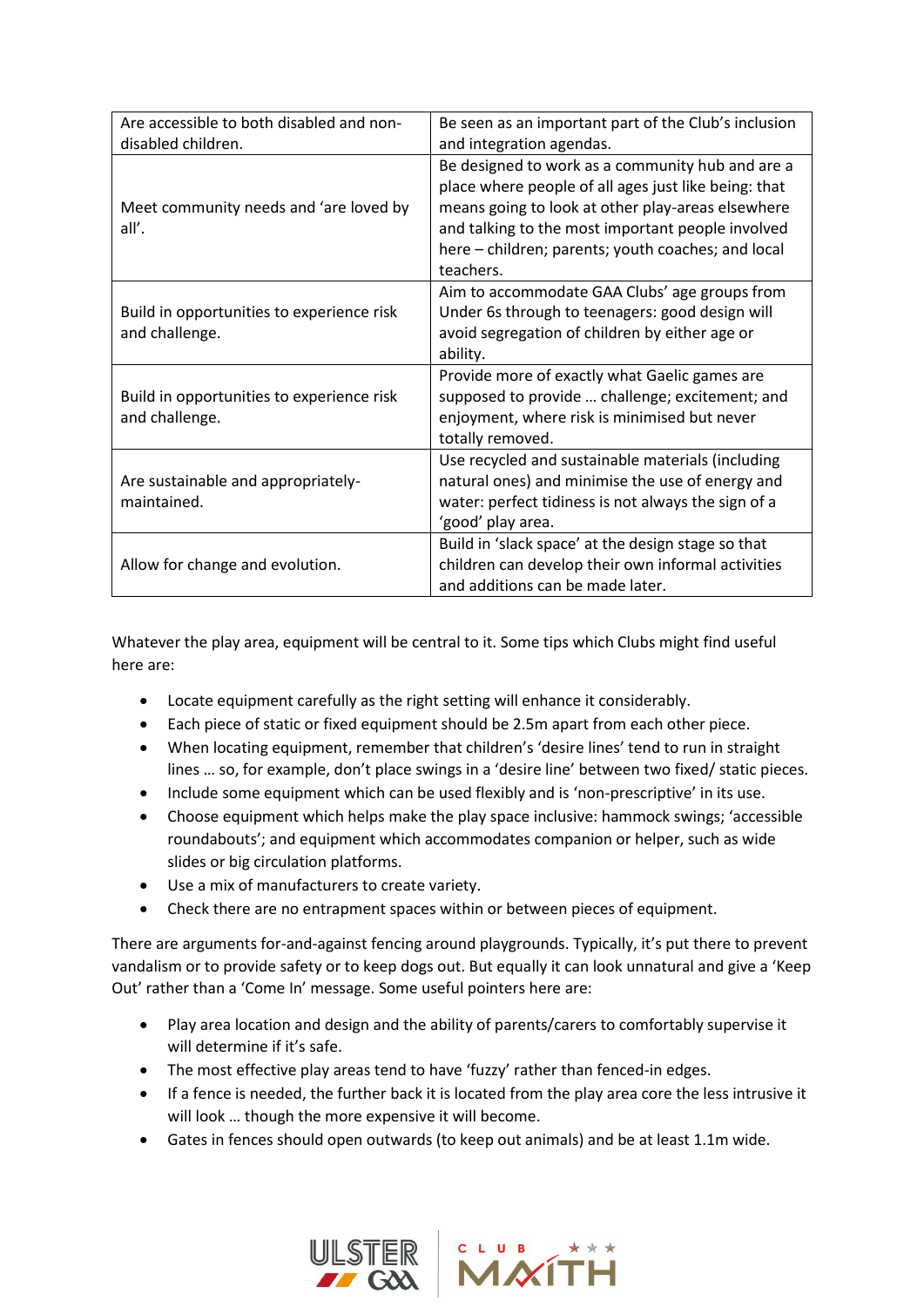• Hedging and changes in level can provide boundaries which are effective yet pleasing-to-theeye.

Plants (whether for hedging or not) in and around a play area add value to it. Clubs should choose plants which are:

- Fast growing.
- Easy to maintain.
- Resilient.
- Native species (to reflect local heritage and to encourage wildlife).

Equally they should avoid plants which:

- Are uncomfortable to the touch, i.e. with thorns or leaves with sharp edges.
- Contain substances that could irritate the skin.
- Are poisonous.

The surface of the play area also needs some thought and whilst there's no one-size-fits-all solution, most play areas usually involve one or more of the following:

| <b>SURFACE</b>      | <b>POSITIVES</b>                              | <b>NEGATIVES</b>                              |
|---------------------|-----------------------------------------------|-----------------------------------------------|
| Grass               | Very cheap<br>$\bullet$                       | Vulnerable to wear<br>$\bullet$               |
|                     | Vandal-resistant                              | Needs regular maintenance<br>$\bullet$        |
|                     | Can help drainage                             |                                               |
|                     | Environmentally-friendly<br>٠                 |                                               |
| Bark or             | Absorbs impacts/falls<br>$\bullet$            | Needs topping up<br>$\bullet$                 |
| <b>Wood Chips</b>   | Vandal resistant                              | Poor for wheelchairs                          |
|                     | Good for drainage                             | Needs membrane underneath                     |
|                     | Sustainable product<br>٠                      | Needs edging<br>$\bullet$                     |
| Sand                | Absorbs impacts/falls<br>$\bullet$            | Hardens in wet or frost<br>$\bullet$          |
|                     | Vandal resistant                              | Prone to being carried away                   |
|                     | Good for drainage                             | Poor for wheelchairs                          |
|                     | Can act as a play resource                    | Needs membrane underneath                     |
|                     |                                               | Needs edging<br>$\bullet$                     |
| Grit                | As sand<br>$\bullet$                          | As sand<br>$\bullet$                          |
|                     | Less likely to be carried away                | Can sometimes form into a solid               |
|                     |                                               | mass                                          |
| Pea Gravel          | As grit<br>$\bullet$                          | As grit<br>$\bullet$                          |
|                     |                                               | Can be thrown by children<br>٠                |
| Wet Pour            | Low maintenance<br>$\bullet$                  | Very expensive<br>$\bullet$                   |
|                     | Longevity and resistance to wear              | Can create water run-off                      |
|                     | Can be used on mounds and slopes<br>$\bullet$ | Can cause friction burns                      |
|                     | Good for wheelchairs and buggies              | Less absorbent for impacts/falls<br>$\bullet$ |
|                     | Can add colour                                |                                               |
|                     | Can be marked out for games<br>٠              |                                               |
| <b>Rubber tiles</b> | Absorbs impacts/falls<br>$\bullet$            | Can be expensive<br>$\bullet$                 |
| or mats             | Good for wheelchairs and buggies<br>$\bullet$ |                                               |
|                     | Good for drainage<br>$\bullet$                |                                               |
|                     | Can add colour                                |                                               |
|                     | May be portable                               |                                               |



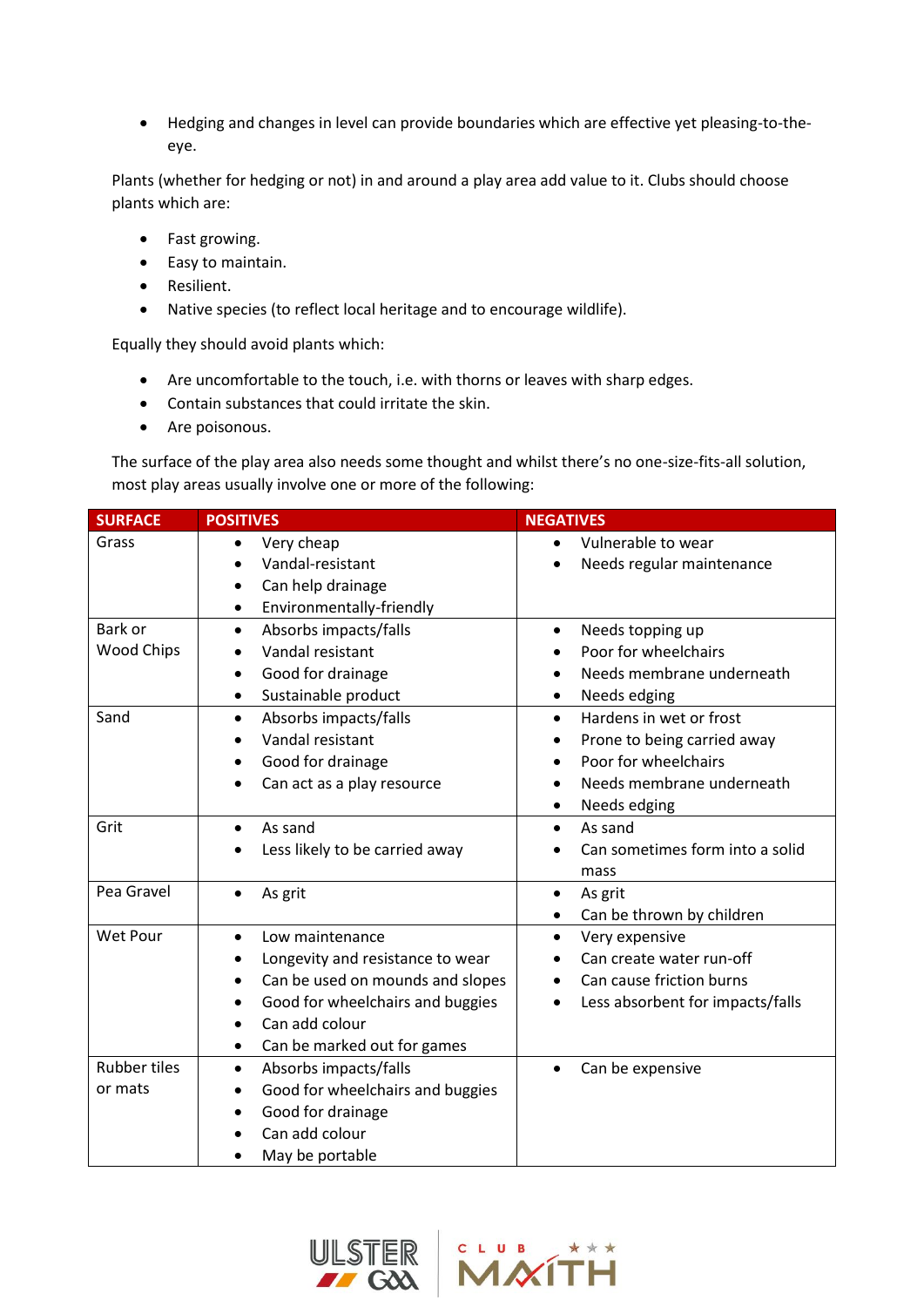Many well-used, popular play areas include a variety of surfaces.

Finally, inter-generational work is central to the GAA. A children's play area complemented by an outdoor gym can help take this work forward.

Outdoor gyms are equipped with low impact, resistance-based equipment including exercise bikes, cross-trainers and stretch stations. They are typically designed to offer a workout for all the family from children to pensioners and can be colour-coded to indicate whether they are for toning, cardio or chill-out exercises. Outdoor gyms can also be very low-tech, for example using locally sourced timber to create basic exercise stations. Whatever their content, they should always include readable instructions re how to use equipment/features.

#### HANDBALL

A standard four-wall GAA handball court is 20 feet (6.1m) wide; 20 feet high (with the back wall at least 14 feet high); and 40 feet (12m) long.

Walls are usually a smooth-rendered block wall whilst floors tend to be a sprung hardwood. The walls should be painted white and the floor should be a non-slip sports surface. Access to the alley is through a door in the back wall – which may be made of glass to facilitate spectators. Top quality lighting is essential as is well-controlled heating and ventilation.

Dedicated handball alleys are expensive to build and tend to be useable for handball only and very little else. When considering building a handball alley, Clubs need to look at:

- The likely demand for and use of the facility.
- Whether a joint project with someone else/ somewhere else might be better.
- Whether a 'one wall' solution might be more appropriate.
- How the alley will relate to/link in with other Club facilities, especially changing and showers.

'One-wall' handball is an increasing feature of sports halls and even appropriate outdoor spaces. A wall area 20 feet wide by 15 feet high is required, with a floor area 20 feet wide and 34 feet long running away from it. A standard 'four court' sports hall could easily accommodate four 'one wall alleys'

#### HURLING WALLS

These are now seen as an important means of allowing hurlers of all ages and all levels improve their skills, almost regardless of the time of year or weather conditions. Previous generations of hurlers used gable ends; building walls; and handball alleys for this purpose so the hurling wall just builds on traditional good practice.

It is estimated that a dominant player in a match will be on the ball 15 times: a night's session using a hurling wall will allow him/ her to be on the ball up to 300 times. The benefits for handling; striking; and skills development are obvious.

The ideal hurling wall will:

- Be 40m long and 5m high, with a playing area of 40m running away from it: this will facilitate its use by a full panel of players.
- Be topped with a catch-net a further 2m high and angled back into the playing area.
- Have two 6m long 'wing walls' at either end of it, running at right angles from the main wall back in the direction of the playing area.

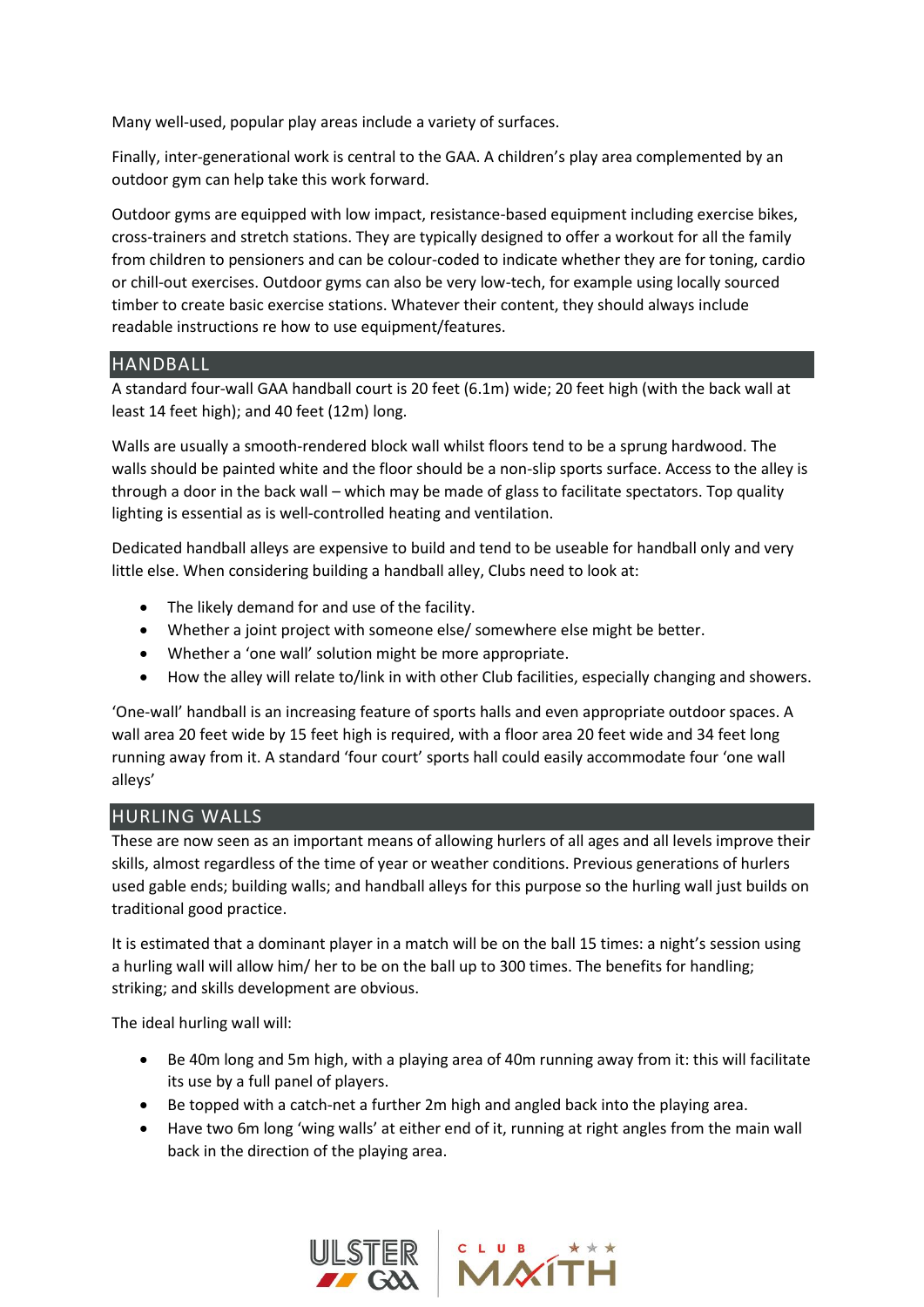- Be made of seamless poured concrete or prefabricated concrete slabs (the surface of a rendered block wall will crack under sustained use and the mortar-joints in an uncovered block wall will cause the ball to behave inconsistently).
- Have a 3G playing surface 40m x 40m: grit is an alternative surface followed by tarmacadam and lastly, concrete (these latter two surfaces are dangerous in frost).
- Include floodlighting to at least 250/350lux the wall/playing area should be floodlit from the sides.
- Incorporate good drainage.
- Be appropriately linked into changing facilities.
- Take account of prevailing winds.
- Include some dug-out provision.

Some walls have goals and/or other targets painted onto them.

Hurling walls are essentially an outdoor facility but sports buildings can also accommodate hurling walls … provided the space is available; the walls are fit-for purpose; and the floor surface is suitable.

## SPECTATOR ACCOMODATION

The spectator and/or non-playing Club member is the life-blood of any Club but all too often their needs have been low on the list of GAA infrastructure priorities. However as with many other things, from being seen historically as a luxury, fit-for-purpose spectator accommodation is now seen as a necessary part of the GAA Club offer.

The most important fact for clubs to be aware of regarding spectators is the fundamentally obvious one: they come to watch the games. That basic fact should underpin all planning of spectator accommodation. Spectators should therefore be offered accommodation which:

- Offers good sightlines, ie a clear, unrestricted view of the whole playing area.
- Provides some measure of comfort; shelter; and/or cover.
- Is easily accessible.
- Relates meaningfully to the Club's other facilities (and especially to toilets).

A good rule-of-thumb is that spectators should be able to see all of the touchline closest to them … so roof supports; scoreboards; dug-outs; walls; barriers; fencing; and (a common feature of most Club pitches) advertising hoardings should not get in the way.

The quality of sightlines is simply determined by the ability to see over the head of spectators in front. This is usually expressed as a 'C' value, which is the distance between the centre of the eye and the top of the head in front of the viewer. A 'C' value of 120mm gives a good sightline and one of 150mm an excellent one. New GAA stands should achieve a minimum 'C' value of 90mm for all seats.

Calculating 'C' values is a technical process that should be undertaken by professionals.

The 'C' value will determine the rake or slope of the stand and essentially the steeper the rake/slope, the better the sightlines. Health and safety now comes into play however: a seated row gradient should not exceed 34 degrees and a terrace or standing gradient should not go above 25 degrees.

Seated stands, even at Club level, should be what the GAA aspires to. Some basic pointers re seated accommodation are: